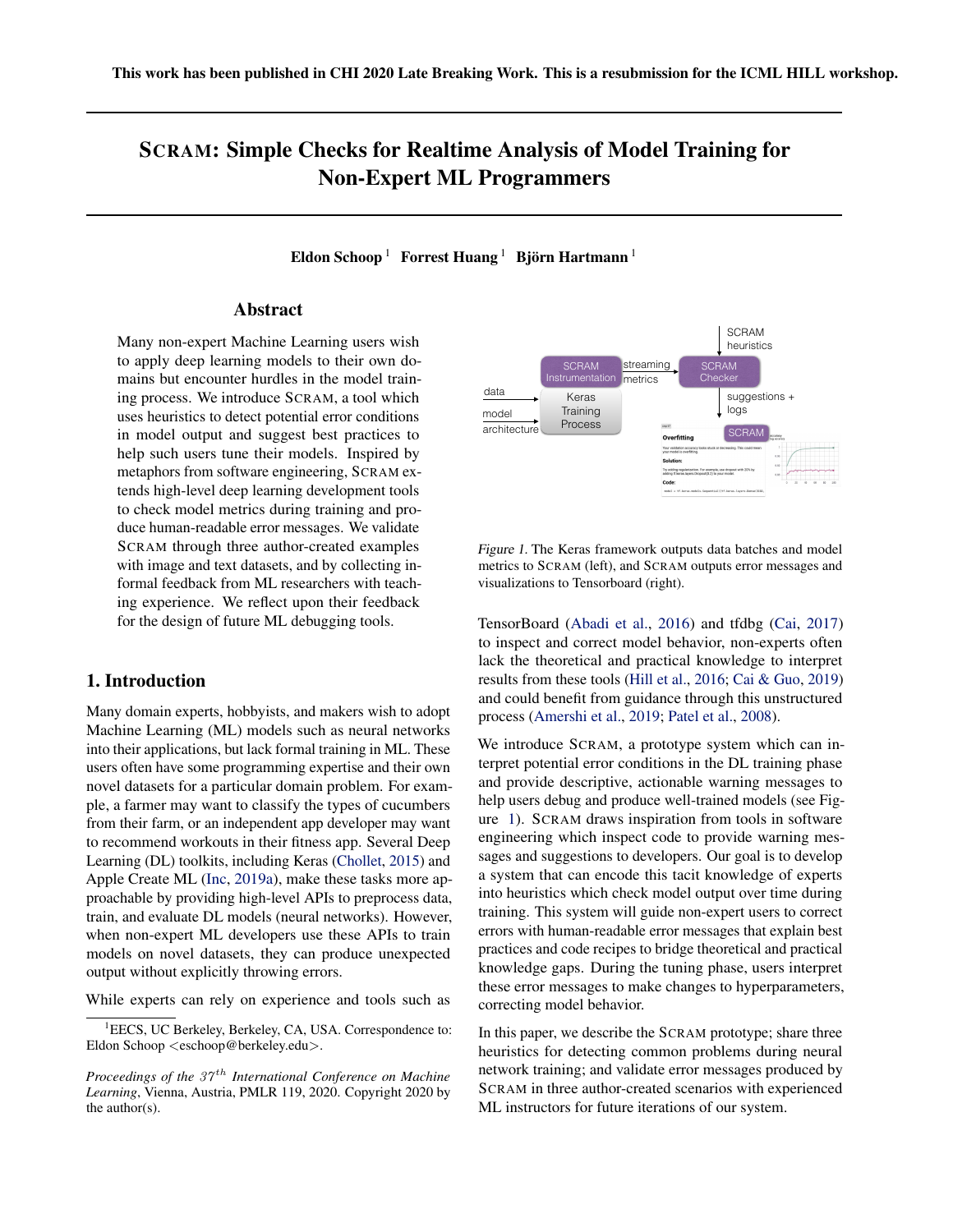

Figure 2. Once a dataset is collected and an ML algorithm is selected, users must (1) preprocess data, (2) train and tune their model, and (3) evaluate their model on test data.

## 2. Related Work

#### 2.1. Interactive ML Development

HCI research has produced novel interfaces which allow users to interactively train and tune ML models as early as 2003 [\(Fails & Olsen,](#page-4-0) [2003\)](#page-4-0). Gestalt is toolkit which adds structure to the ML development process, allowing developers to iteratively modify and analyze their models in an IDE [\(Patel et al.,](#page-5-0) [2010\)](#page-5-0). Makers can alternatively use ESP to interactively train and deploy gesture recognition models on Arduino hardware [\(Mellis et al.,](#page-5-0) [2017\)](#page-5-0). While these tools support the feature engineering workflow required for classical ML, SCRAM focuses on training and tuning DL models which enable powerful contemporary applications in domains where manual feature selection is infeasible (e.g., image/speech recognition), but come with the trade-off of an extended and hard-to-interpret training process.

ML practitioners can add instrumentation and visualizations to their DL models using toolkits such as Tensor-Watch [\(Shah et al.,](#page-5-0) [2019\)](#page-5-0) and Lucid [\(Olah et al.,](#page-5-0) [2017\)](#page-5-0), but the choice of visualization and its interpretation requires expertise. SCRAM uses heuristics to produce text error messages which can guide novices in the DL debugging process. One recent commercial tool may help non-experts fine-tune pretrained models, but does not interpret model output [\(AI,](#page-4-0) [2019\)](#page-4-0). SCRAM integrates with a open source Python framework, Keras [\(Chollet,](#page-4-0) [2015\)](#page-4-0), which has a large support community and can provide more advanced functionality as needed.

#### 2.2. Software Engineering Support Tools

SCRAM draws upon established paradigms in software engineering such as linting [\(Johnson,](#page-4-0) [1978\)](#page-4-0), unit testing, dynamic analysis [\(Myers et al.,](#page-5-0) [2011\)](#page-5-0), and explanation-based debugging [\(Ko & Myers,](#page-5-0) [2009\)](#page-5-0) to help users interpret the behavior and inspect the points of failure of their ML applications. We draw additional inspiration from software visualization [\(Stasko et al.,](#page-5-0) [1997\)](#page-5-0) and tutorial systems for complex user interfaces [\(Grossman et al.,](#page-4-0) [2009\)](#page-4-0) which guide novices through complex tasks.

#### 2.3. Model Visualization and Inspection Tools

Because of the intrinsic relationship between training data and a model, evaluation tools can highlight relevant training data contributing to outliers [\(PAIR,](#page-5-0) [2019\)](#page-5-0) and refine the model itself [\(Amershi et al.,](#page-4-0) [2015\)](#page-4-0). TensorFuzz can assist debugging by adapting coverage-based fuzzing to identify inputs which generate numerical errors [\(Odena](#page-5-0) [et al.,](#page-5-0) [2019\)](#page-5-0). Other tools track and visualize test results to help select models for large-scale deployments [\(Li &](#page-5-0) [Wang,](#page-5-0) [2019;](#page-5-0) [Inc,](#page-4-0) [2019b;](#page-4-0) [Rolando Garcia,](#page-5-0) [2019;](#page-5-0) [Murugesan](#page-5-0) [et al.,](#page-5-0) [2019\)](#page-5-0). Evaluating the performance of ML models is a critical step, but depends on having an already trained model. SCRAM assists users in the training step required *before* evaluation.

#### 2.3.1. EXPLANATIONS AND INTERPRETABILITY

SCRAM is inspired by systems which help practitioners *interpret* the output and behavior of their ML models. Deep neural networks often have too many parameters to easily understand, and explaining their output is an active area of research [\(Gilpin et al.,](#page-4-0) [2018\)](#page-4-0). Activation Maps highlight the parts of an input image used to make a prediction [\(Olah](#page-5-0) [et al.,](#page-5-0) [2017\)](#page-5-0). A more recent algorithm, Concept Activation Vectors (CAV), can explain the higher-level concepts used in an output classification [\(Kim et al.,](#page-4-0) [2017\)](#page-4-0). Training and tuning neural networks similarly produces output which is difficult to interpret [\(Kaparthy,](#page-4-0) [2016;](#page-4-0) [2019\)](#page-4-0), relying on tacit knowledge and expertise to understand [\(Hill et al.,](#page-4-0) [2016\)](#page-4-0). We believe SCRAM is an early step in providing explanations of neural network output during the training process.

A key component of SCRAM is an automated checking infrastructure that enables running tests over model runtime behavior to flag problems. Other systems in HCI research use this approach to assist debugging electrical circuits and embedded systems [\(Drew et al.,](#page-4-0) [2016;](#page-4-0) [McGrath et al.,](#page-5-0) [2017\)](#page-5-0). SCRAM adapts this approach to ML debugging.

#### 3. Design Considerations

SCRAM targets scenarios when users have an existing problem formulation for applying ML to their applications. In these cases, a novel dataset has already been collected and a neural network architecture chosen. The remaining steps, shown in Figure 2, are: (1) *data preparation*, in which the data are split into training and tests sets, normalized, and formatted for input; (2) *training and tuning*, where model hyperparameters are tuned during training to help the model fit the data; and (3) *evaluation*, in which model performance is tested and compared. SCRAM focuses on guiding users through the second phase, *training and tuning*. During this phase, hyperparameters, such as the optimizer learning rate or model regularization, tune how the model fits batches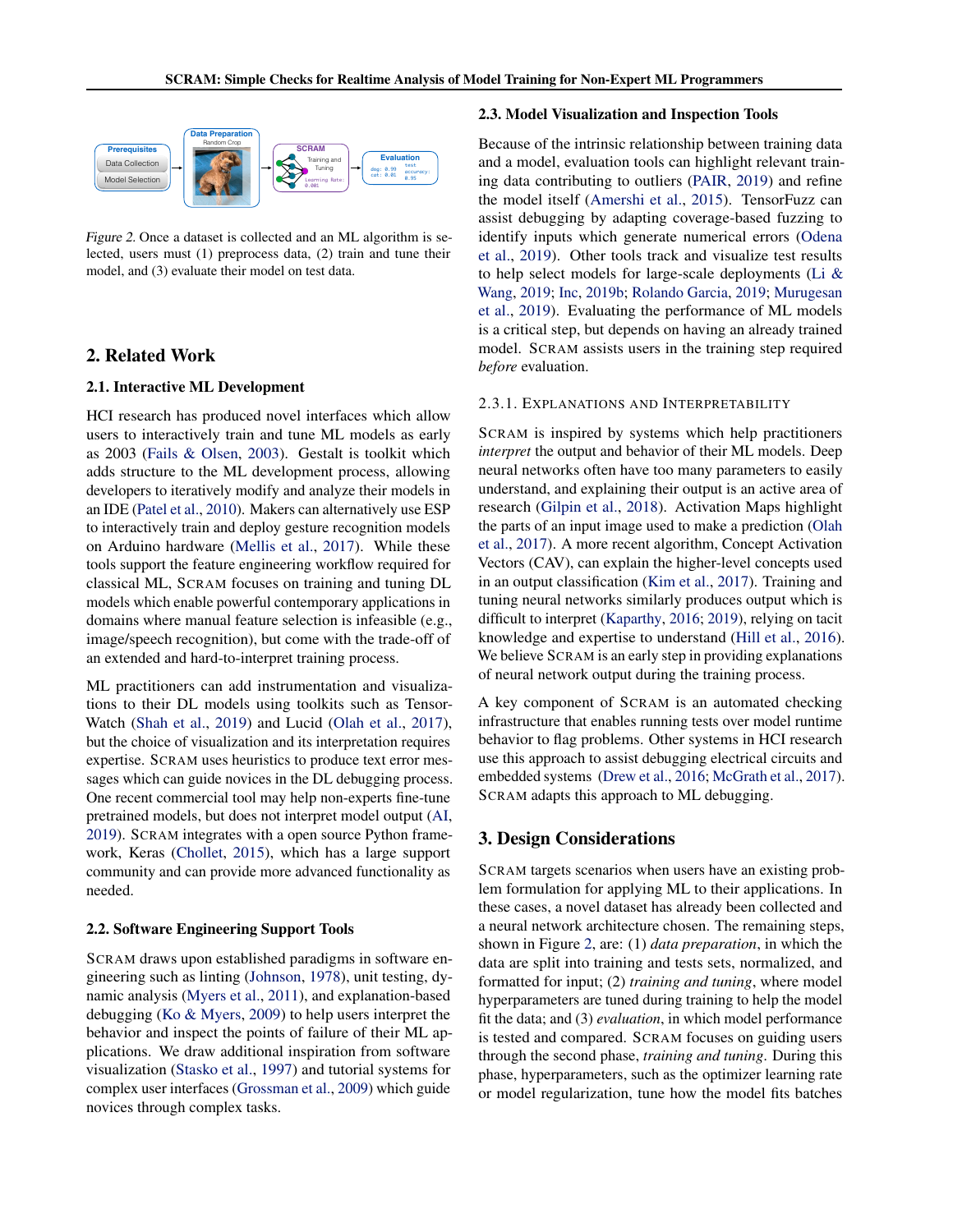of data, so it can generalize accurate predictions to new input data. However, many non-experts are confused by the model output during this phase, leading many to abandon ML approaches altogether [\(Cai & Guo,](#page-4-0) [2019\)](#page-4-0). Experts rely on tacit knowledge to interpret model output, e.g., by visually inspecting the model loss and accuracy curves, or running small scale tests [\(Kaparthy,](#page-4-0) [2016;](#page-4-0) [2019\)](#page-4-0).

We chose to integrate our system with existing, popular DL frameworks, Keras [\(Chollet,](#page-4-0) [2015\)](#page-4-0), and Tensorboard [\(Abadi](#page-4-0) [et al.,](#page-4-0) [2016\)](#page-4-0). Keras is a popular choice for ML novices because it requires little code to construct and train neural networks, but its capabilities can also expand to meet advanced needs such as those of ML researchers. SCRAM outputs plots, suggestions, and error messages to TensorBoard, a visualization framework built for DL instrumentation that also integrates with Keras. Tensorboard supports real-time data loading during training as well as keeping track of runs.

## 4. Using SCRAM

Sam, a molecular biologist, wants to count the number of Gram positive bacteria in samples taken from an experiment on microscope slides. They already have access to thousands of annotated photos from previous experiments, and wish to repurpose a pretrained object detection neural network to count the bacteria in new samples. Formatting the dataset is easy, but once training begins, the model loss seems to increase, then reach NaN. A quick internet search turns up a Twitter thread  $1$  suggesting a lower learning rate. With the learning rate corrected, the model begins training, but the validation accuracy is much lower than expected and doesn't seem to be improving. Sam tweaks multiple parameters of the network and optimizer, but nothing seems to work. An ML engineer friend takes a quick pass over the code, but doesn't see anything obviously wrong and suggests using SCRAM. SCRAM detects that some input data points are reaching values as high as 255, and produces an error message stating the training data isn't being normalized properly. The message also suggests a code snippet to show how to normalize the training data to the model's expected input distribution, between -1 and 1. After Sam implements the suggested snippet, the model's accuracy increases rapidly. Sam verifies the model's correctness on test data. The model is integrated into Sam's lab workflow, saving hours of cell-counting time.

## 5. Implementation

SCRAM hooks into the built-in callback mechanism of Keras, which can invoke actions during model training. During training runtime, data batches and model metrics (loss and



Figure 3. Error messages produced by SCRAM explain high-level concepts as well as suggest code snippets.

accuracies) are fed into SCRAM, where they are logged and checked against a list of heuristics to produce error messages. Checks are loaded individually, and can be swapped and customized as needed within SCRAM. Error messages and metrics are emitted directly to Tensorboard via the Tensorflow Summary API. (See Figure [1\)](#page-0-0)

## 5.0.1. MODEL CHECKING HEURISTICS AND ERROR MESSAGES

SCRAM currently includes three heuristics which can identify common problems novices face when training their neural networks (see Table [1\)](#page-3-0). We collect these heuristics from research literature, course notes, and tutorials from ML experts [\(Kaparthy,](#page-4-0) [2019;](#page-4-0) [2016;](#page-4-0) [Shewchuk,](#page-5-0) [2019;](#page-5-0) [Good](#page-4-0)[fellow et al.,](#page-4-0) [2016\)](#page-4-0). While these heuristics cover several common scenarios novices may encounter during training, there are many others which could be implemented in the future as well. Each heuristic has an associated checking function that tests if collected metrics violate the heuristic and an associated error message which is authored to give general theoretical advice as well as practical code snippets that can be used.

#### 6. Inital User Experiences

To explore the utility of SCRAM, we constructed 3 example scenarios of errors with 3 different datasets: CIFAR-10 [\(Krizhevsky,](#page-5-0) [2009\)](#page-5-0), Fashion-MNIST [\(Xiao et al.,](#page-5-0) [2017\)](#page-5-0), and Large Movie Reviews [\(Maas et al.,](#page-5-0) [2011\)](#page-5-0). Each scenario is inoculated with a potentially faulty model setup to generate errors from SCRAM: we use a large fully-connected network without any regularization to overfit on Fashion-MNIST; we set the model learning rate to 1e10 for Large Movie Reviews; and we use unnormalized pixels of the images in CIFAR-10 directly for model training.

To understand how SCRAM may help novices, we solicited feedback from 2 ML researchers with experience teaching introductory ML courses. We showed them our example scenario notebooks and allowed them to interact with the

<sup>1</sup>[https://twitter.com/karpathy/status/](https://twitter.com/karpathy/status/1013244313327681536) [1013244313327681536](https://twitter.com/karpathy/status/1013244313327681536)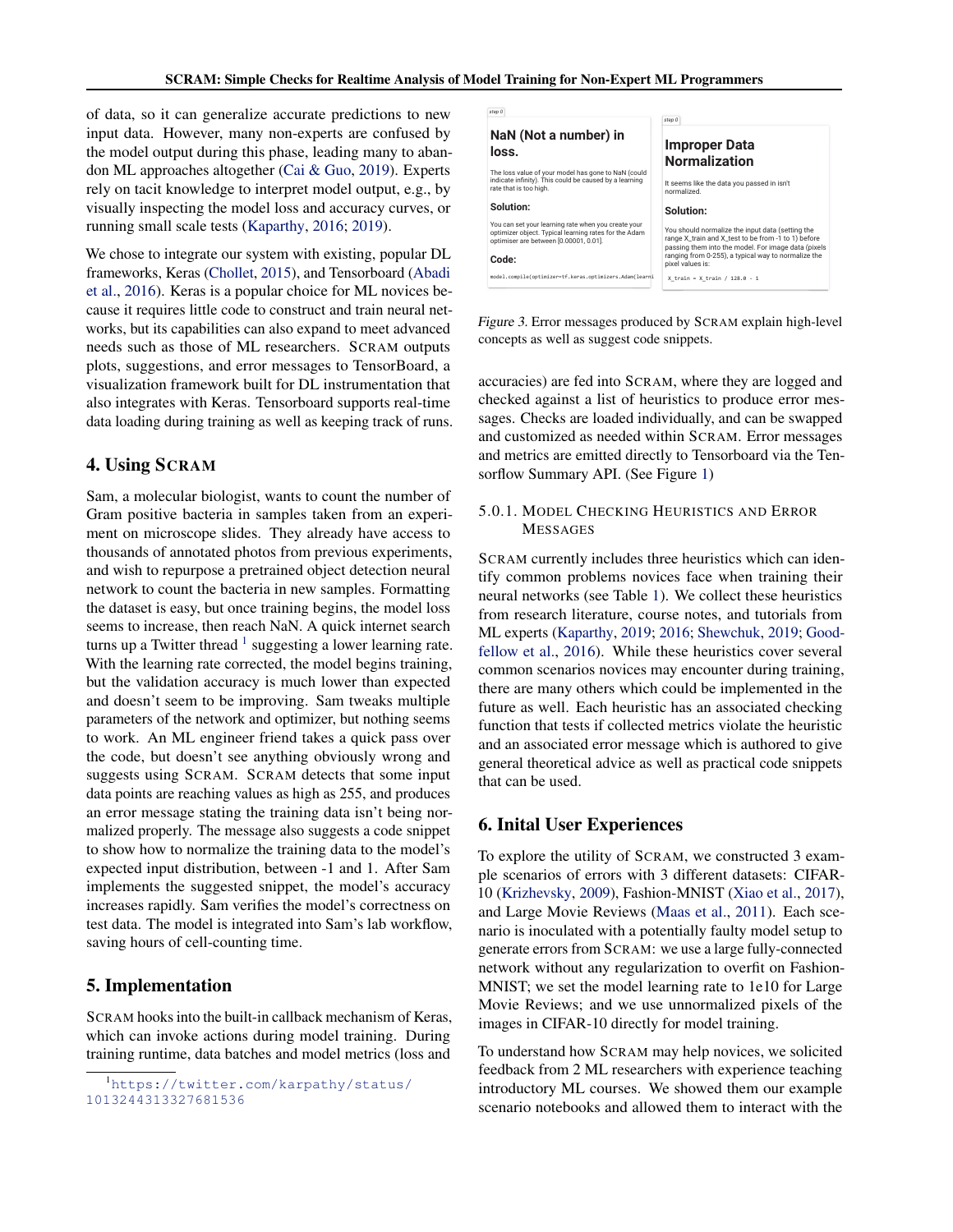<span id="page-3-0"></span>

| <b>Heuristic</b>                    | <b>Description</b>                                                                                                                                                                                                      | <b>Detection Method</b>                                                                                                                              |
|-------------------------------------|-------------------------------------------------------------------------------------------------------------------------------------------------------------------------------------------------------------------------|------------------------------------------------------------------------------------------------------------------------------------------------------|
| Overfitting                         | When a model too closely fits its training data, it<br>loses its ability to generalize to new data.                                                                                                                     | Check if validation accuracy decreases over two<br>epochs while training accuracy increases, which<br>likely indicates overfitting (Kaparthy, 2016). |
| Improper Data Nor-<br>malization    | In transfer learning, new data should be normalized<br>to a similar range as the original data the model<br>was trained on.                                                                                             | Check if the values of input features of cur-<br>rent batch lie within the conventional range of<br>$[-1, 1]$ (Shewchuk, 2019).                      |
| Unconventional Hy-<br>perparameters | Some hyperparameters for training deep models<br>significantly affect model performance (Goodfel-<br>low et al., 2016). For instance, using too high of a<br>learning rate will cause the model to produce NaN<br>loss. | Check if the loss value reaches NaN, which indi-<br>cates a possible incorrect range of hyperparame-<br>ters (Kaparthy, 2019).                       |

| Table 1. SCRAM heuristics and associated detection methods. |
|-------------------------------------------------------------|
|-------------------------------------------------------------|

training code and error messages produced by SCRAM. Sessions lasted under half an hour each.

Both participants stated the notifications would be useful to novices, and that the heuristics capture common problems encountered by non-expert ML developers. One participant expressed its potential use to experienced ML developers since training with large datasets may take days or weeks, notifications produced by SCRAM could direct attention to model training when needed. One participant remarked that SCRAM can catch errors that might not even be detected by a novice at all, such as normalization. Both participants expressed interest in adding other heuristics, such as predicting when a batch size may be too large to fit in memory (usually resulting in an error and program interruption). Other suggestions were for tightening integration between SCRAM and the code itself, by differentiating warnings and errors for conditions that can break execution during runtime, or by identifying the particular lines of code that generated the error (e.g., which part of the model generated a NaN output). Finally, one participant remarked that debugging strategies aren't often taught in ML courses, and SCRAM could serve as an instructional aid.

## 7. Future Work and Conclusion

SCRAM represents a first step in making the neural network training and tuning process more manageable, thus making applying ML more approachable to non-experts. Beyond adding additional heuristics, we are excited to continue work on SCRAM in the following areas:

Dynamic Error Messages: Error messages produced by SCRAM are written to apply to general cases, and provide explanations to help users narrow down the root cause and implement fixes. Dynamically generated error messages such as those produced by software tutorial systems [\(Head et al.,](#page-4-0) [2015\)](#page-4-0) could steer users closer to identifying the root causes of error conditions. Future iterations of SCRAM could even learn from examples to dynamically generate messages.

Code-Aware Tutorial Content: Making the error messages from SCRAM interactive could significantly improve its use as a tutorial system. For example, SCRAM could highlight specific lines of user code or Tensorboard visualizations. Another potential approach could be gleaned from the Java Whyline, which allows users to ask questions about program output during runtime to identify bugs [\(Ko](#page-5-0) [& Myers,](#page-5-0) [2009\)](#page-5-0).

Integrating Active Tests with SCRAM: Further engineering work could enable SCRAM to run *static* checks of the ML program, enabling many more heuristics (e.g., checking initialization). SCRAM could also be extended to execute operations with the model, such as overfitting on small batches of data or running user-defined unit tests.

Controlled User Evaluation of SCRAM: Our exploratory validation of SCRAM had a limited number of participants and was conducted with experienced instructors, not target users directly. A controlled user evaluation of the next iteration of SCRAM would determine the effectiveness of its heuristics and error messages. One possible experiment design could be that of Gestalt [\(Patel et al.,](#page-5-0) [2010\)](#page-5-0), in which novices were asked to debug ML models inoculated with errors in randomized conditions.

Communicating Uncertainty of Heuristics: The heuristics used by SCRAM are designed to detect and explain common errors, but these explanations are assumptions of model behavior and may not always be applicable. To mitigate this, the language of the messages are adapted to convey this intrinsic uncertainty, guiding the user to consider multiple possible underlying root causes and offering different solutions to mitigate them.

Recent advances in ML research have impacted numerous aspects of daily living, from transportation to healthcare to entertainment. We believe that artists, makers, domain experts, software engineers, and scientists can benefit from these advances by introducing tools to help understand and adapt their domain-specific data.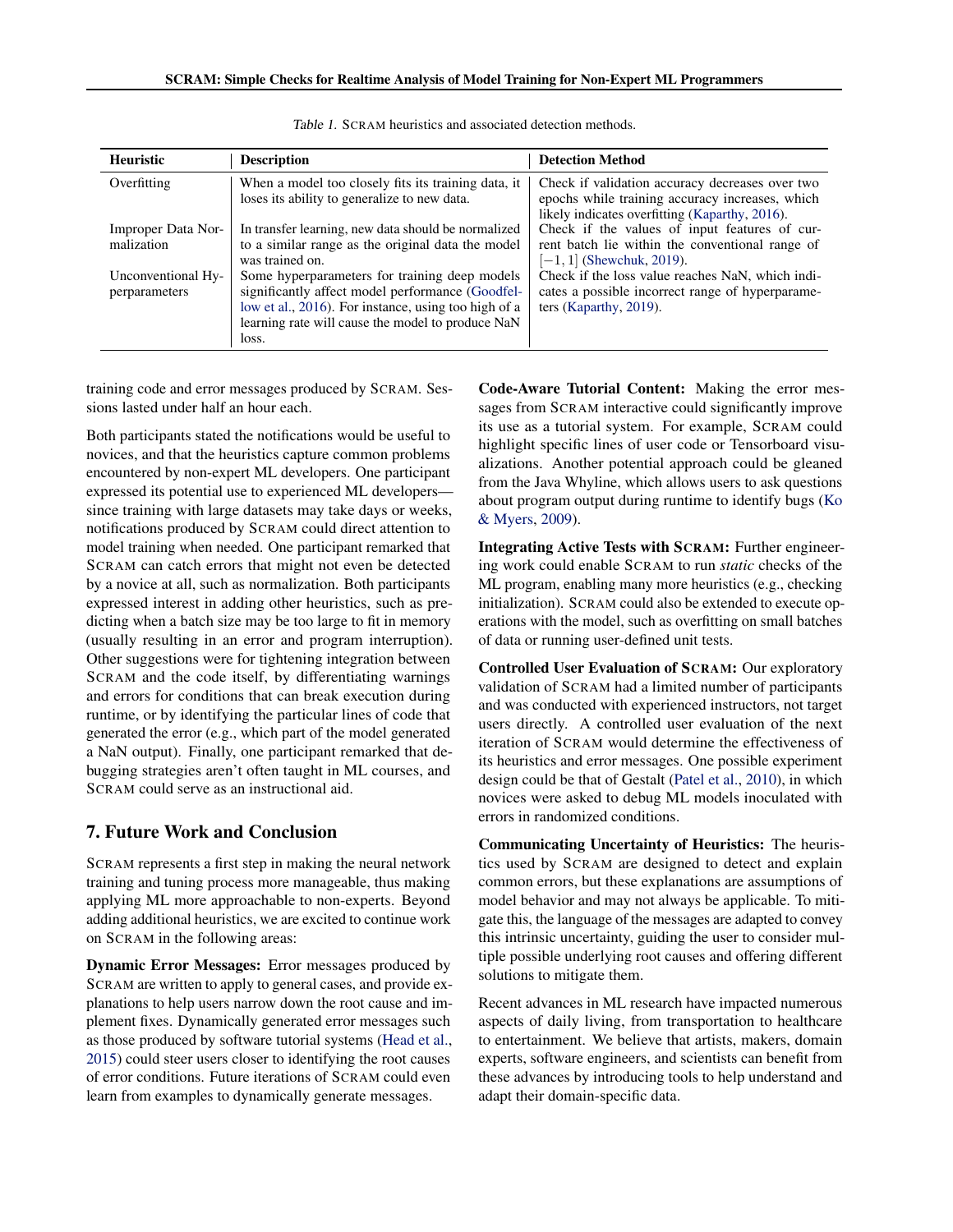## <span id="page-4-0"></span>References

- Abadi, M., Barham, P., Chen, J., Chen, Z., Davis, A., Dean, J., Devin, M., Ghemawat, S., Irving, G., Isard, M., and et al. Tensorflow: A system for large-scale machine learning. In *Proceedings of the 12th USENIX Conference on Operating Systems Design and Implementation*, OSDI'16, pp. 265–283, USA, 2016. USENIX Association. ISBN 9781931971331.
- AI, R. Runway ml, 2019. URL [https://runwayml.](https://runwayml.com/) [com/](https://runwayml.com/).
- Amershi, S., Chickering, M., Drucker, S. M., Lee, B., Simard, P., and Suh, J. Modeltracker: Redesigning performance analysis tools for machine learning. In *Proceedings of the 33rd Annual ACM Conference on Human Factors in Computing Systems*, CHI '15, pp. 337–346, New York, NY, USA, 2015. Association for Computing Machinery. ISBN 9781450331456. doi: 10. 1145/2702123.2702509. URL [https://doi.org/](https://doi.org/10.1145/2702123.2702509) [10.1145/2702123.2702509](https://doi.org/10.1145/2702123.2702509).
- Amershi, S., Begel, A., Bird, C., DeLine, R., Gall, H., Kamar, E., Nagappan, N., Nushi, B., and Zimmermann, T. Software engineering for machine learning: A case study. In *Proceedings of the 41st International Conference on Software Engineering: Software Engineering in Practice*, ICSE-SEIP '19, pp. 291–300. IEEE Press, 2019. doi: 10.1109/ICSE-SEIP.2019.00042. URL [https://doi.](https://doi.org/10.1109/ICSE-SEIP.2019.00042) [org/10.1109/ICSE-SEIP.2019.00042](https://doi.org/10.1109/ICSE-SEIP.2019.00042).
- Cai, C. J. and Guo, P. J. Software developers learning machine learning: Motivations, hurdles, and desires. In *2019 IEEE Symposium on Visual Languages and Human-Centric Computing (VL/HCC)*, pp. 25–34, Oct 2019. doi: 10.1109/VLHCC.2019.8818751.
- Cai, S. Debug tensorflow models with tfdbg, Feb 2017. URL [https://](https://developers.googleblog.com/2017/02/debug-tensorflow-models-with-tfdbg.html) [developers.googleblog.com/2017/02/](https://developers.googleblog.com/2017/02/debug-tensorflow-models-with-tfdbg.html) [debug-tensorflow-models-with-tfdbg.](https://developers.googleblog.com/2017/02/debug-tensorflow-models-with-tfdbg.html) [html](https://developers.googleblog.com/2017/02/debug-tensorflow-models-with-tfdbg.html).
- Chollet, F. keras. [https://github.com/fchollet/](https://github.com/fchollet/keras) [keras](https://github.com/fchollet/keras), 2015.
- Drew, D., Newcomb, J. L., McGrath, W., Maksimovic, F., Mellis, D., and Hartmann, B. The toastboard: Ubiquitous instrumentation and automated checking of breadboarded circuits. In *Proceedings of the 29th Annual Symposium on User Interface Software and Technology*, UIST '16, pp. 677–686, New York, NY, USA, 2016. Association for Computing Machinery. ISBN 9781450341899. doi: 10. 1145/2984511.2984566. URL [https://doi.org/](https://doi.org/10.1145/2984511.2984566) [10.1145/2984511.2984566](https://doi.org/10.1145/2984511.2984566).
- Fails, J. A. and Olsen, D. R. Interactive machine learning. In *Proceedings of the 8th International Conference on Intelligent User Interfaces*, IUI '03, pp. 39–45, New York, NY, USA, 2003. Association for Computing Machinery. ISBN 1581135866. doi: 10.1145/604045.604056. URL <https://doi.org/10.1145/604045.604056>.
- Gilpin, L. H., Bau, D., Yuan, B. Z., Bajwa, A., Specter, M., and Kagal, L. Explaining explanations: An overview of interpretability of machine learning, 2018.
- Goodfellow, I., Bengio, Y., and Courville, A. *Deep Learning*. MIT Press, 2016. [http://www.](http://www.deeplearningbook.org) [deeplearningbook.org](http://www.deeplearningbook.org).
- Grossman, T., Fitzmaurice, G., and Attar, R. A survey of software learnability: metrics, methodologies and guidelines. In *Proceedings of the SIGCHI Conference on Human Factors in Computing Systems*, pp. 649–658. ACM, 2009.
- Head, A., Appachu, C., Hearst, M. A., and Hartmann, B. Tutorons: Generating context-relevant, on-demand explanations and demonstrations of online code. In *2015 IEEE Symposium on Visual Languages and Human-Centric Computing (VL/HCC)*, pp. 3–12, Oct 2015. doi: 10.1109/VLHCC.2015.7356972.
- Hill, C., Bellamy, R., Erickson, T., and Burnett, M. Trials and tribulations of developers of intelligent systems: A field study. In *2016 IEEE Symposium on Visual Languages and Human-Centric Computing (VL/HCC)*, pp. 162–170, Sep. 2016. doi: 10.1109/VLHCC.2016. 7739680.
- Inc, A. Apple create ml, 2019a. URL [https://](https://developer.apple.com/machine-learning/create-ml/) [developer.apple.com/machine-learning/](https://developer.apple.com/machine-learning/create-ml/) [create-ml/](https://developer.apple.com/machine-learning/create-ml/).
- Inc, D. Mlflow, 2019b. URL <https://mlflow.org/>.
- Johnson, S. C. Lint, a c program checker. In *Technical Report*, pp. 78–1273. Bell Telephone Laboratories, 1978.
- Kaparthy, A. Training neural networks, part 1. *Convolutional Neural Networks for Visual Recognition. Lecture Slides*, January 2016. URL [http://cs231n.](http://cs231n.stanford.edu/2016/syllabus.html) [stanford.edu/2016/syllabus.html](http://cs231n.stanford.edu/2016/syllabus.html).
- Kaparthy, A. A recipe for training neural networks, Apr 2019. URL [https://karpathy.github.io/](https://karpathy.github.io/2019/04/25/recipe/) [2019/04/25/recipe/](https://karpathy.github.io/2019/04/25/recipe/).
- Kim, B., Wattenberg, M., Gilmer, J., Cai, C., Wexler, J., Viegas, F., and Sayres, R. Interpretability beyond feature attribution: Quantitative testing with concept activation vectors (tcav), 2017.